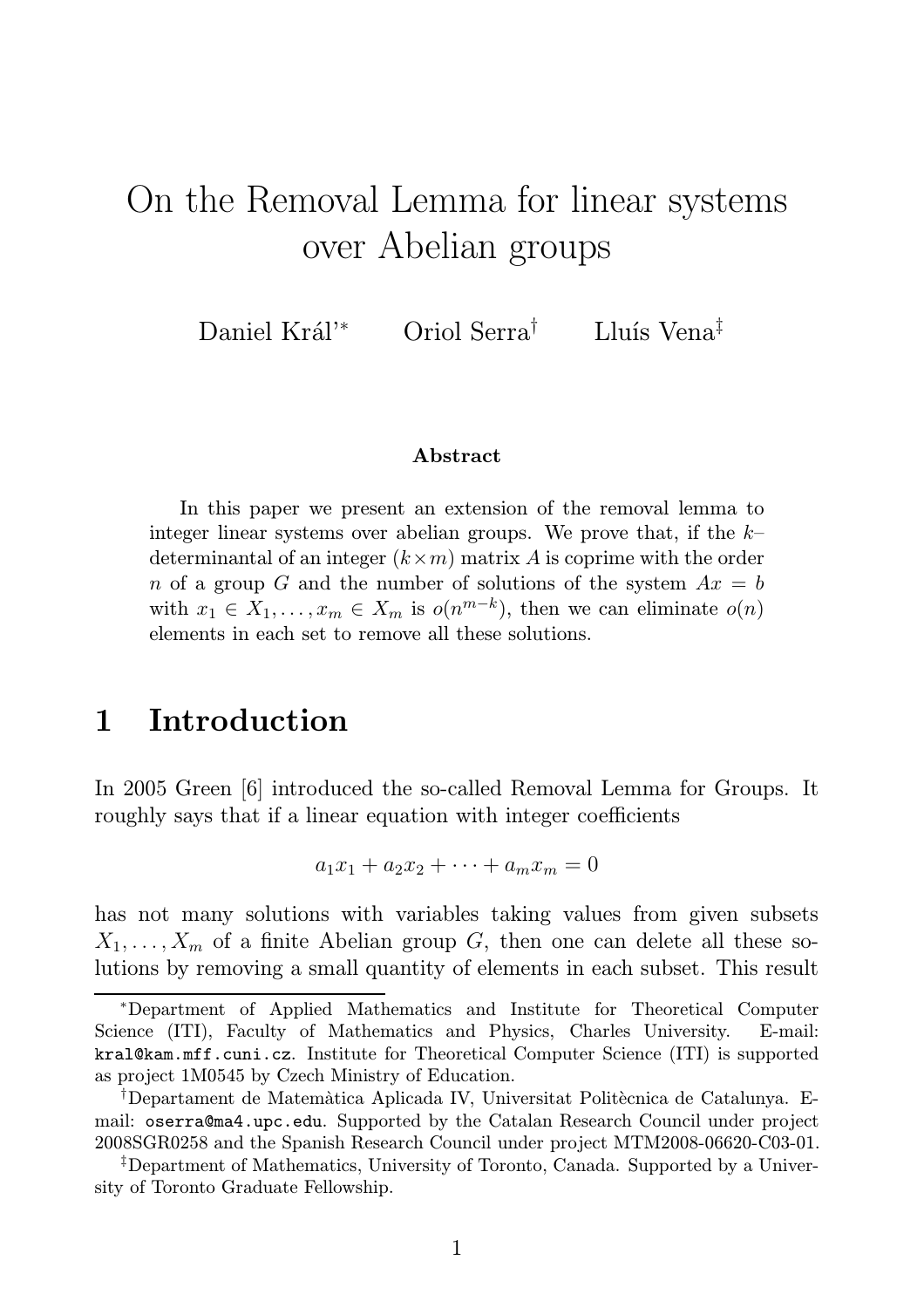mimics the Removal Lemma for Triangles (see [11]) in graphs, where it takes the name from.

The Removal Lemma for Groups has been extended to one equation with elements in non-necessarily Abelian groups (see [8]) and, by confirming a conjecture of Green [6], to linear systems over Finite Fields independently by Shapira [12] and the authors [9].

Shapira [12] asked for an extension of the result to Abelian groups. This work attempts to answer this question.

Recall that the k-th determinantal  $d_k(A)$  of an integer matrix A is the greatest common divisor of all the  $k \times k$  submatrices of A. Our main result is the following:

**Theorem 1.** Let A be an integer  $(k \times m)$  matrix,  $m \geq k$ . For every real positive number  $\epsilon > 0$  there exists a  $\delta(\epsilon, A) > 0$  such that the following holds.

For every Abelian group G of order n coprime with  $d_k(A)$ , for every family of subsets  $X_1, \ldots, X_m$  of G and for every vector  $b \in G^k$ , if the linear system  $Ax = b$  has at most  $\delta n^{m-k}$  solutions with  $x_1 \in X_1, \ldots, x_m \in X_m$  then there are sets  $X'_1 \subset X_1, \ldots, X'_m \subset X_m$  with  $|X'_i| \leq \epsilon n$ , for all i, such that there is no solution of the system with  $x_1 \in X_1 \setminus X'_1, \ldots, x_m \in X_m \setminus X'_m$ .

In the little 'o' notation, Theorem 1 states that, if an integer linear system over an Abelian group of order  $n$  (with the condition that the determinantal of the matrix is coprime with the order of the group), has  $o(n^{m-k})$  solutions, then we can destroy all the solutions by removing  $o(n)$  elements in each set.

Let us remark that the condition over the determinantal  $d_k(A)$  in the statement of Theorem 1 indicates that the system is, in a sense, well defined. It is analogous to the condition in the version of Theorem 1 for linear systems over finite fields that the matrix A has full rank.

A general framework for the study of this type of results is discussed by Szegedy [13]. The author proves a Symmetry Removal Lemma and applies it to give a diagonal version of the Szemerédi Theorem on arithmetic progressions in Abelian groups. Our work follows the direction of our original argument for the nonabelian case presented in [8], and it provides a general answer for linear systems  $Ax = b$ , which includes the case of arithmetic progressions [13, Theorem 3].

The proof of Theorem 1 uses the Removal Lemma for colored hypergraphs. The extension of the Removal Lemma to hypergraphs has been obtained by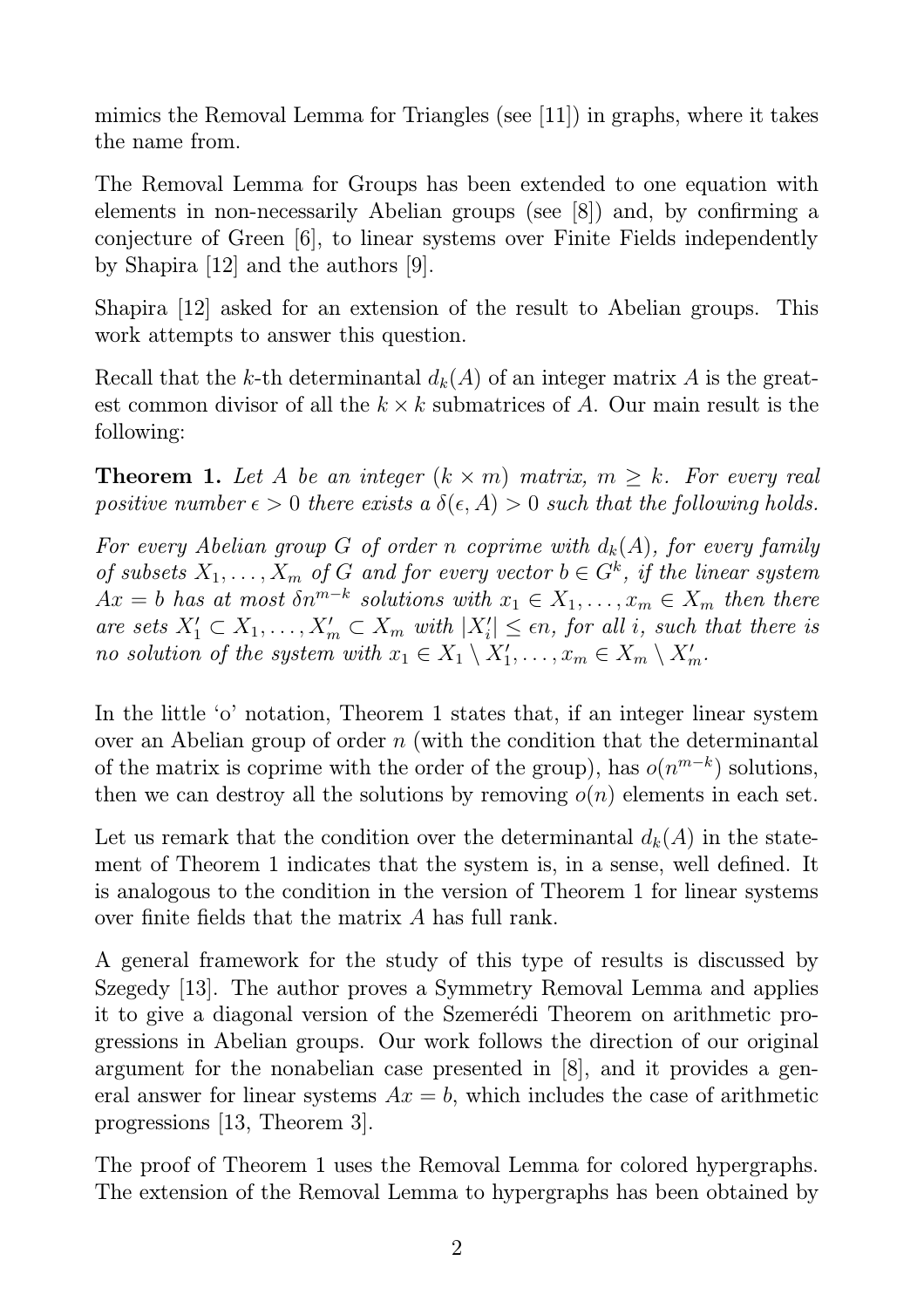several authors, see Austin and Tao [1], Elek and Szegedy [3], Gowers [5], Ishigami [7] or Nagle, Rödl and Schacht [10].

An r-colored k-uniform hypergraph is a pair  $(V, E)$  formed by a set V of vertices and a subset  $E \subset {V_k \choose k}$  $\binom{V}{k}$  of edges which are k–subsets of vertices, and a map  $c: E \to [1, r]$  which assigns 'colors' to the edges. Given two colored k–uniform hypergraphs H and K, we say that K contains a copy of H if there is an injective homomorphism  $f : H \mapsto K$ , a map from the set of vertices of  $H$  to the set of vertices of  $K$  whose natural extension to edges preserves edges and colors. We also say that K contains two disjoint copies of H if there are two injective homomorphisms  $f, f' : H \mapsto K$  such that  $f(E(H)) \cap f'(E(H)) = \emptyset$ . The hypergraph K is H–free if it contains no copy of H. We shall use the following version of the hypergraph Removal Lemma, which follows, for instance, from [1, Theorem 2.1].

**Theorem 2.** For every positive integers  $m \geq k \geq 2$  and every  $\epsilon > 0$  there is  $a \delta > 0$  depending on m, k and  $\epsilon$  such that the following holds.

Let H and K be colored k-uniform hypergraphs with  $m = |V(H)|$  and  $M =$  $|V(K)|$  vertices respectively. If the number of copies of H in K (preserving the colors of the edges) is at most  $\delta M^m$ , then there is a set  $E' \subseteq E(K)$  of size at most  $\epsilon M^k$  such that the hypergraph K' with edge set  $E(K) \setminus E'$  is H–free.

# 2 Circular Unimodular Matrices

In this section we will prove Theorem 1 in the particular case of homogeneous linear systems with what we call standard circular unimodular matrices, which enjoy some useful particular properties. We will show in Section 3 how the statement extends to the general case.

Throughout the paper  $A_i$  denotes the *i*-th row of a matrix A and  $A^j$  its j–th column. Recall that a square integer matrix is unimodular if it has determinant  $\pm 1$ .

We say that a  $(k \times m)$  integer matrix is standard circular unimodular if the following properties hold:

(U1)  $A = (I_k|B)$ , where  $I_k$  denotes the identity matrix of order k.

(U2) For each  $j = 1, \ldots, m$ , the determinant formed by k consecutive columns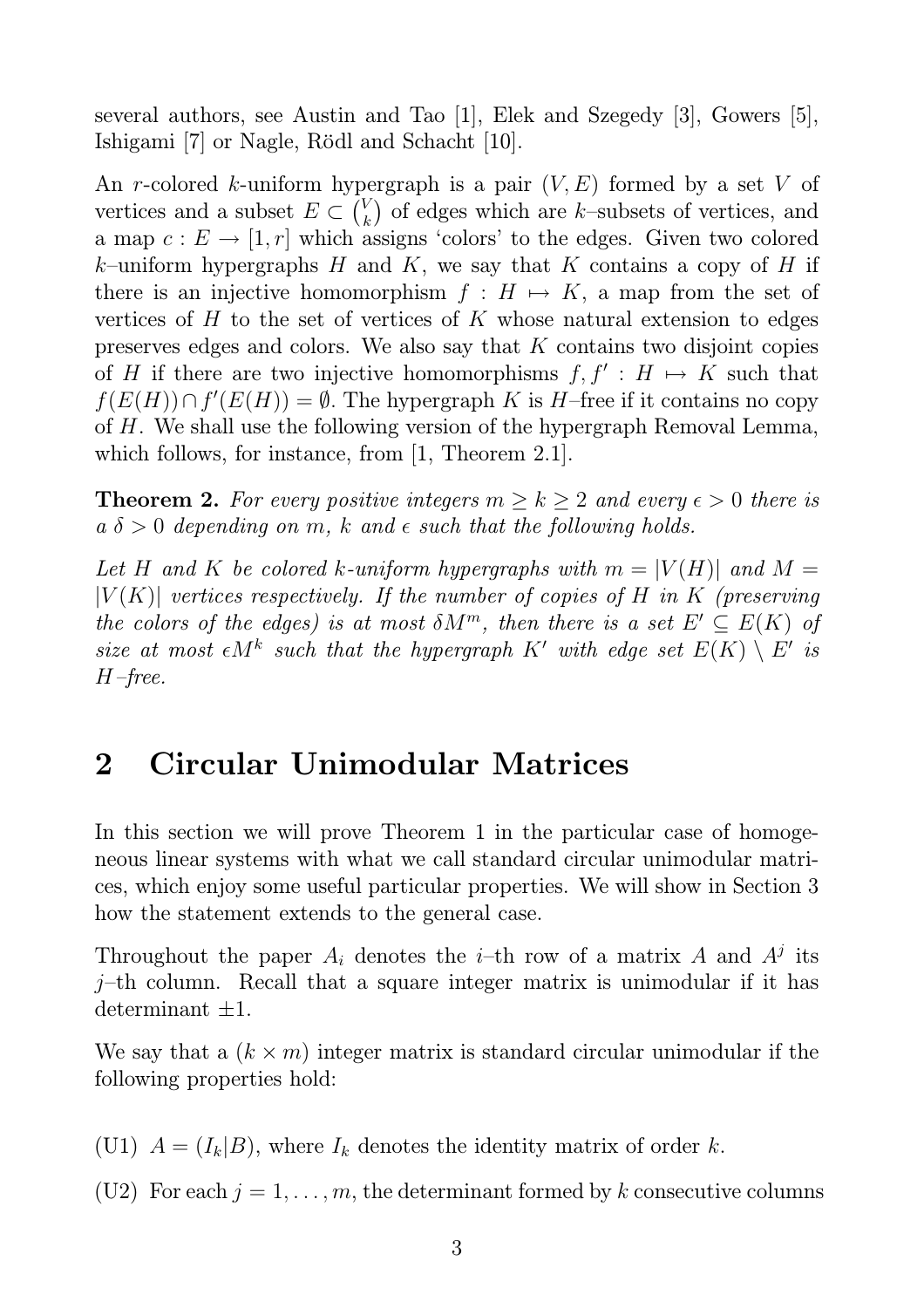in the circular order,  $\{A^{j+1}, A^{j+2}, \ldots, A^{j+k}\}$  is  $\pm 1$ , where the superscripts are taken modulo m.

We simply call matrices satisfying property U2 *circular unimodular*. Note that property U1 can always be imposed to a circular unimodular matrix by using elementary matrix transformations. The next key Lemma proves Theorem 1 for circular unimodular matrices by constructing an hypergraph associated to a given linear system. The approach is similar to the one by Candela [2] and by the authors [8].

**Lemma 3.** Let A be a  $(k \times m)$  circular unimodular matrix with  $m \geq k+2$ . For each  $\epsilon > 0$  there is a  $\delta(\epsilon, A) > 0$  such that the following holds.

For every Abelian group G of order n and every collection of subsets  $X_1, \ldots,$  $X_m \subset G$ , if the number of solutions of the system  $Ax = 0$  with  $x \in \prod_{i=1}^m X_i$ is at most  $\delta n^{m-k}$ , then there are subsets  $X_i' \subset X_i$  with  $|X_i'| < \epsilon n$  for all i such that there is no solution of the system  $Ax = 0$  with  $x \in \prod_{i=1}^m (X_i \setminus X'_i)$ .

Moreover, if we have  $X_j = G$ , for  $j \in I$ , where  $I \subset \{1, \ldots, m\}$  has cardinality  $|I| \leq k$ , then we can choose the sets  $X_i'$  in such a way that  $X_j' = \emptyset$  for each  $j \in I$ .

*Proof.* We start by defining an integer  $(m \times m)$  matrix C from which we will construct a pair of colored hypergraphs  $H$  and  $K$ . The purpose of this construction is to establish a correspondence between solutions of the system  $Ax = 0$  with copies of H in K.

By property U2, the j–th column of A can be written, for every j, as an integer linear combination of the preceding  $k$  columns in the circular ordering:

$$
A^j = \sum_{i=j-k}^{j-1} C_{i,j} A^i,
$$

where the superscript  $i$  is taken modulo  $m$ .

For  $j = 1, 2, \ldots, m$  we let  $C_{j,j} = -1$  and, if i does not belong to the circular interval  $[j - k, j]$ , then we set  $C_{i,j} = 0$ . Thus,

$$
\sum_{i} C_{i,j} A^{i} = 0, \ j = 1, 2, \dots, m.
$$
 (1)

Notice that, since all the determinants of  $k$  consecutive columns of  $A$  in the circular ordering are  $\pm 1$ , the coefficients of C are integers (apply the Cramer's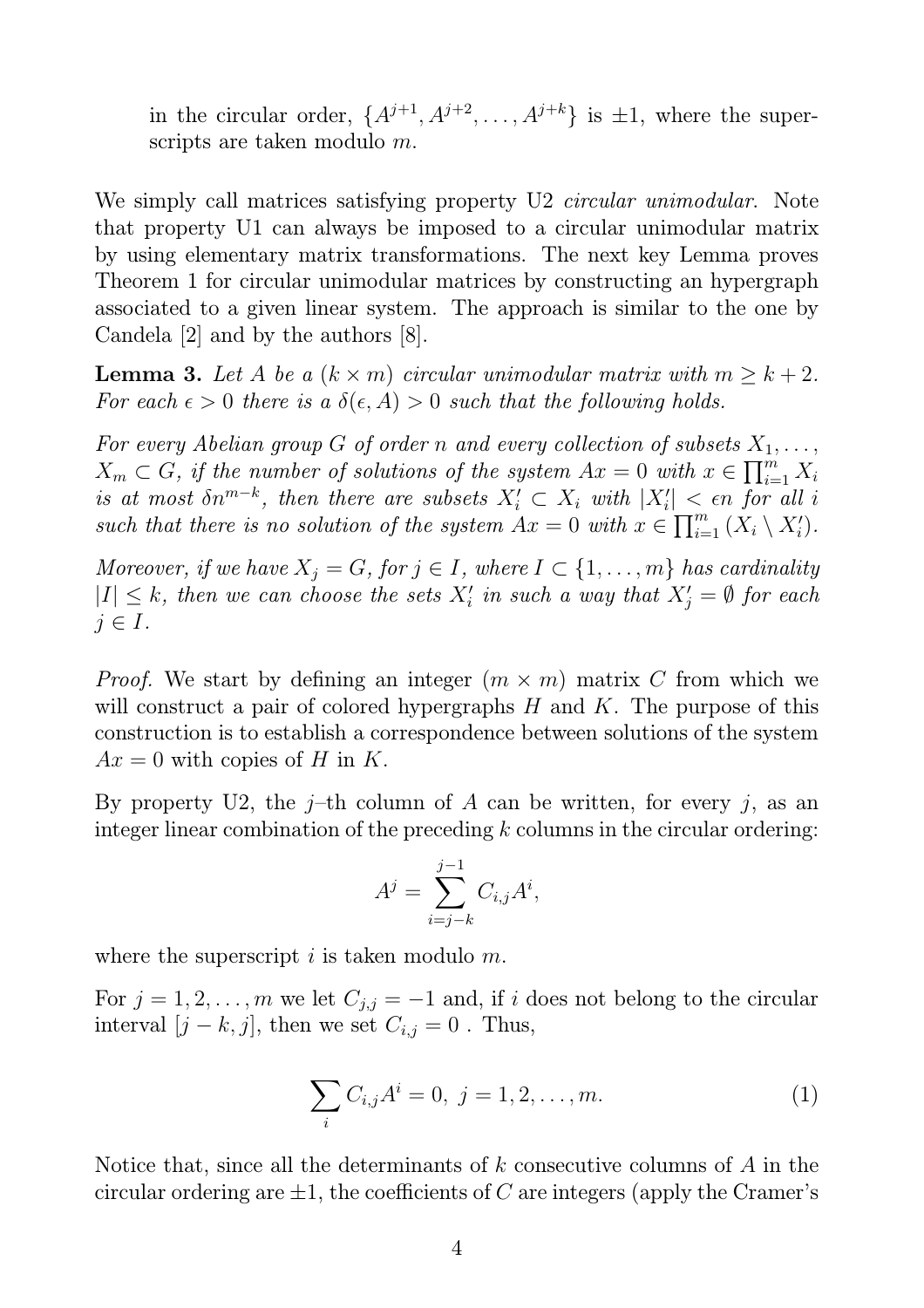rule to solve the corresponding linear systems). By the same reason, we have

$$
C_{j-k,j} = \pm 1,
$$

since the determinants of the matrices formed by the columns  $A^{j-k+1}, \ldots, A^j$ and by the columns  $A^{j-k}, \ldots, A^{j-1}$  are both  $\pm 1$ .

The integer  $(m \times m)$  matrix  $C = (C_{i,j})$  will be used to define our hypergraph model for the given linear system.

Let H be a  $(k + 1)$ -uniform colored hypergraph with m vertices labelled  $\{1, 2, \ldots, m\}$ . The edges of H are the m "cyclic"  $(k + 1)$ -subsets

$$
\{1,\ldots,k+1\},\{2,\ldots,k+2\},\ldots,\{m,1,\ldots,k\},
$$

(entries taken modulo m). The *i*-th edge  $\{i, i+1, \ldots, i+k\}$  is colored with color *i*. Since  $m \geq k + 2$ , *H* contains *m* different edges of mutually different colors.

Let K be a  $(k + 1)$ -uniform colored hypergraph with vertex set  $G \times [1, m]$ . For each element  $a_i \in X_i$ , the  $(k+1)$ -subset  $\{(g_i, i), \ldots, (g_{i+k}, i+k)\}\$ form an edge labelled  $a_i$  and colored with color i if

$$
a_i = \sum_{j=i}^{i+k} C_{i,j} g_j.
$$
\n
$$
(2)
$$

Thus the edges of  $K$  bear both, a color and a label. Note that, for each fixed  $a_i \in X_i$ , the system (2) has  $n^k$  solutions. Indeed, since  $C_{i,i} = \pm 1$ , we can fix arbitrary values  $g_{i+1}, \ldots, g_{i+k}$  and get a value for  $g_i$  satisfying the equation. Therefore each element  $a_i \in X_i$  gives rise to  $n^k$  edges colored i and labeled  $a_i$ .

We next show that each solution to  $Ax = 0$  creates  $n^k$  edge-disjoint copies of the hypergraph H inside K and, also, that each copy of H inside K comes from a solution of the system  $Ax = 0$ .

**Claim 1.** If H' is a copy of H in K, then  $x = (x_1, \ldots, x_m)$  is a solution of the system, where  $x_i$  is the label of the edge colored by i in  $H'$ .

*Proof.* The copy  $H'$  has an edge of each color and is supported over m vertices. Since the edge colored i contains a vertex in  $G \times \{i\}$ , then the copy H' has one vertex on each  $G \times \{i\}$ ,  $1 \leq i \leq m$ . Hence the vertex set of H' is of the form  $\{(g_1, 1), (g_2, 2), \ldots, (g_m, m)\}\)$  for some  $g_1, \ldots, g_m \in G$ . If the edge  $((g_i, i), \ldots, (g_{i+k}, i+k))$  colored i in H' has label  $x_i$  then, by the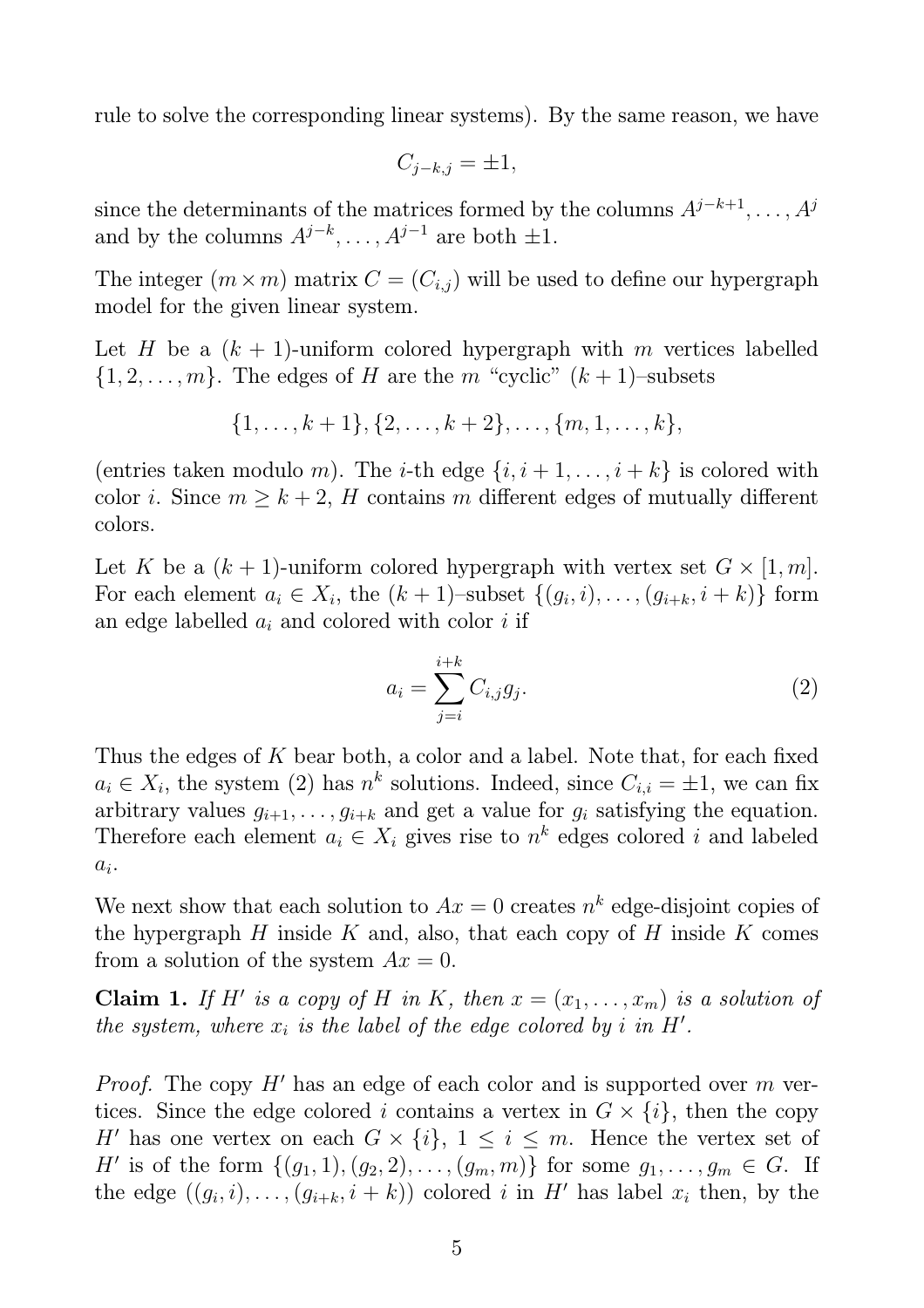construction of K, we have  $x_i = \sum_s C_{i,s} g_s$ . Therefore, it holds that  $Cg = x$ where  $g = (g_1, g_2, \dots, g_m)$ . Hence, as all the columns in C are in the kernel of A, we have  $0 = ACg = Ax$  and x is a solution of the system.  $\Box$ 

**Claim 2.** For any solution  $\alpha = (\alpha_1, \ldots, \alpha_m)$  of the system  $Ax = 0$  with  $\alpha_i \in$  $X_i,$  there are precisely  $n^k$  edge-disjoint copies of the edge-colored hypergraph H in the hypergraph K with edges labelled with  $\alpha_1, \ldots, \alpha_m$ .

*Proof.* Fix a solution  $\alpha = (\alpha_1, \dots, \alpha_m)$  of  $Ax = 0$  with  $\alpha_i \in X_i$ ,  $1 \le i \le m$ .

Observe that, by property U2,  $\alpha$  is uniquely determined by any of its subsequences  $(\alpha_i, \alpha_{i+1}, \ldots, \alpha_{i+m-k-1})$  of  $m-k$  consecutive coordinates in the circular ordering.

By the construction of the matrix C, its *i*-th row  $C_i$  has an entry  $\pm 1$  in the *i*-th column and has its support contained in columns  $C^i, C^{i+1}, \ldots, C^{i+k}$ (where the superscripts are taken modulo m.) Therefore, the  $m - k$  columns of C with indices in  $[1, m] \setminus [i + 1, \ldots, i + k]$  have a unique nonzero entry in the main diagonal, which is  $\pm 1$ .

With the previous remark in mind, we observe that, for every choice of a vector  $(g_{i+1},...,g_{i+k}) \in G^k$  (subscripts modulo m), there is a unique vector  $(g_{i+k+1}, \ldots, g_{i-1}, g_i) \in G^{m-k}$  which satisfies the system  $Cg = \alpha$ , where  $\alpha =$  $(\alpha_1, \ldots, \alpha_m)$  is the solution of the system  $Ax = 0$  with  $\alpha_i \in X_i$  we have fixed from the beginning and  $g = (g_1, g_2, \ldots, g_m)$ . Indeed, for each t, once the values  $(g_{i+1-t}, g_{i+2-t}, \ldots, g_{i+k-t})$  have been found, we can determine  $g_{i-t}$ from the equation

$$
\alpha_{i-t} = \sum_{s=i-t}^{i+k-t} C_{i-t,s} g_s,\tag{3}
$$

since  $C_{i-t,i-t} = \pm 1$ . In this way, starting with the vector

$$
(g_{i+1},\ldots,g_{i+k-1},g_{i+k})\in G^k
$$

and  $m-k$  consecutive elements of  $\alpha$ ,  $\{\alpha_{i+k+1}, \ldots, \alpha_{i-1}, \alpha_i\}$ , we find a unique m-dimensional vector  $g = (g_1, \ldots, g_m)$ . Observe that  $\beta = Cg \in G^m$  satisfies  $A\beta = A(Cg) = (AC)g = 0g = 0$ . Therefore  $\beta$  is a solution of the system  $Ax = 0$  which shares  $m-k$  consecutive values with the given solution  $\alpha$ , hence  $\beta = \alpha$ . It follows that the equations (3) hold for all t. Since these are the defining equations (2) for the k-tuple  $(g_i, i), \ldots, (g_{i+k}, i+k)$  to be an edge of K colored i and labeled  $x_i$ , we conclude that each vector  $(g_{i+1}, \ldots, g_{i+k}) \in G^k$ defines uniquely a copy of H in K. Hence the solution  $\alpha$  induces  $n^k$  copies of  $H$  in  $K$ .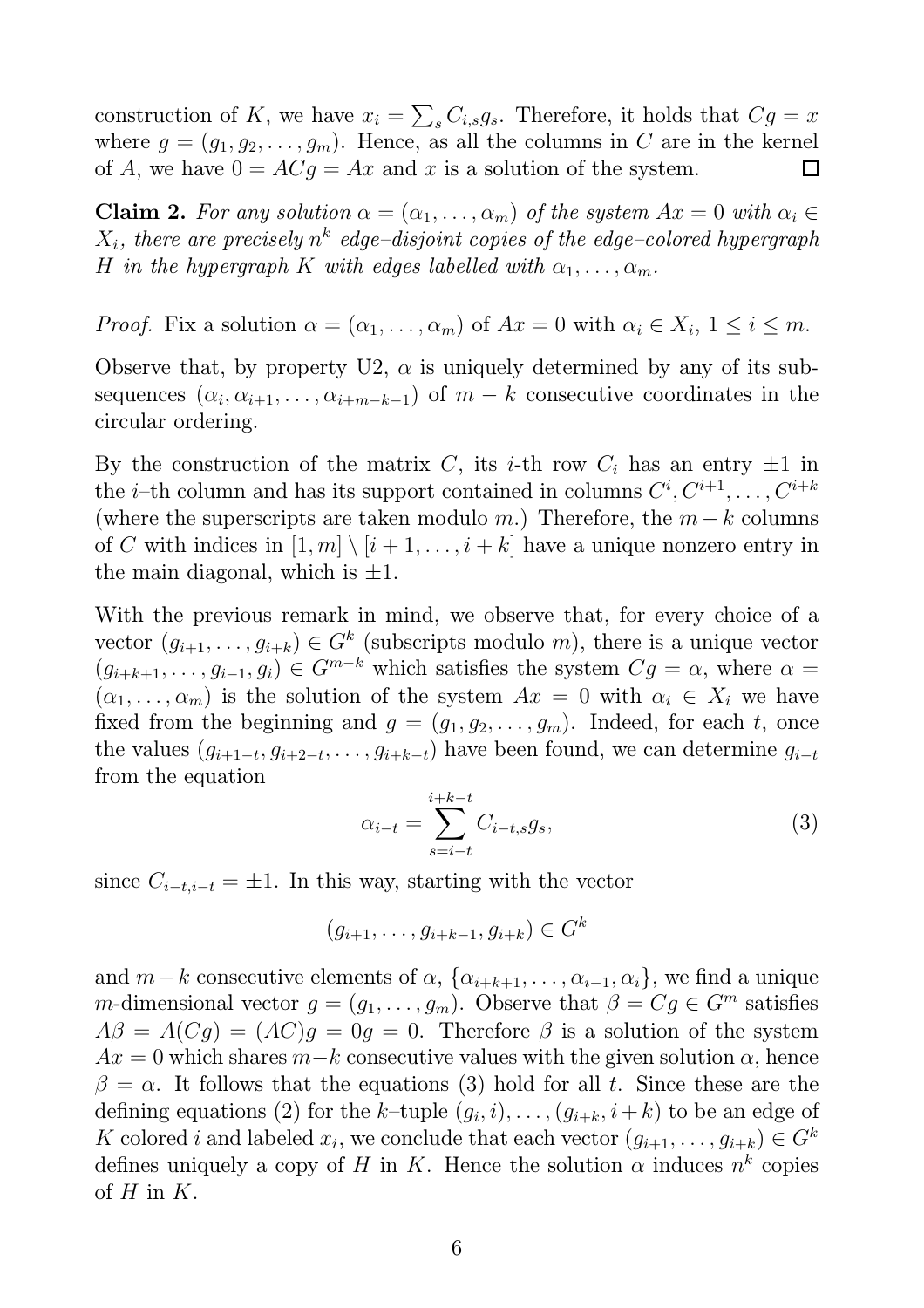Recall that each entry  $\alpha_i \in X_i$  of  $\alpha$  gives rise to  $n^k$  edges labeled  $\alpha_i$  in the hypergraph  $K$ . On the other hand each of these edges belong to a unique copy of H inside K related to the solution  $\alpha$ . Since this holds for each of the edges and for each  $\alpha_i$ ,  $1 \leq i \leq m$ , we conclude that the  $n^k$  copies of H with edges labelled with  $\alpha_1, \ldots, \alpha_m$  are edge-disjoint.  $\Box$ 

Claims 1 and 2 show that there is a bijection between the solutions of the system  $Ax = 0$  and the copies of H inside K.

We now proceed with the proof of Lemma 3. Given  $\epsilon > 0$  let  $\delta > 0$  be the value given by the Removal Lemma of colored hypergraphs (Theorem 2) for the positive integers  $m, k+1$  and  $\epsilon' = \epsilon/m > 0$ . If the number of solutions of the system  $Ax = 0$  is at most  $\delta n^{m-k}$ , it follows from Claims 1 and 2, that K contains  $\delta n^m$  copies of H. By Theorem 2, there is a set E' of edges of K with size  $\epsilon' n^{k+1}$  such that, by deleting the edges in E' from K, the resulting hypergraph is  $H$ -free.

The subsets  $X'_i \subset X_i$  of removed elements are constructed as follows: if E' contains at least  $n^k/m$  edges colored with i and labeled with  $x_i$ , we remove  $x_i$  from  $X_i$  (that is,  $x_i \in X'_i$ .) In this way, the total number of elements removed from all the sets  $X_i$  together is at most  $m\epsilon'n = \epsilon n$ . Hence,  $|X'_i| \leq \epsilon n$ as desired. Suppose that there is still a solution  $x = (x_1, x_2, \ldots, x_m)$  with  $x_i \in X_i \setminus X'_i$ . Consider the  $n^k$  edge-disjoint copies of H in K corresponding to x. Since each of these  $n^k$  copies contains at least one edge from the set  $E'$ and the copies are edge-disjoint, E' contains at least  $n^k/m$  edges with the same color *i* and the same label  $x_i$  for some *i*. However, such  $x_i$  should have been removed from  $X_i$ , a contradiction.

It remains to show the last part of Lemma 3. Let I be a subset of  $[1, m]$  with  $|I| \leq k$ , and suppose that  $X_i = G$  for each  $j \in I$ . Let L be the subgraph of H formed by all the edges in H except the ones colored with  $i \in I$ . Note that H contains a single copy of L. Since every vertex of H belongs to  $(k + 1)$ edges, the subgraph  $L$  has no isolated vertices. It follows that a copy  $L'$  of L in K has precisely one vertex in  $G \times \{i\}$  for each  $i = 1, 2, \ldots, m$ . By the construction of K, there is at most one copy  $H'$  of H in K containing  $L'$ , namely the one whose labels are given by equation  $(2)$  given the  $g_i$ 's. Since  $X_j = G$  for each  $j \in I$ , then the label of each missing edge in L', given by this equation, belongs to the corresponding set  $X_j$ , thus such an edge is indeed present in K. Hence, every copy of  $L$  in  $K$  can be uniquely extended to a copy of H. Thus, K contains as many copies of H as of L. We can apply Theorem 2 to  $L$  in the above argument to remove all copies of  $L$  by removing only elements from sets  $X_i$  with  $i \in \{1, \ldots, m\} \setminus I$ . This completes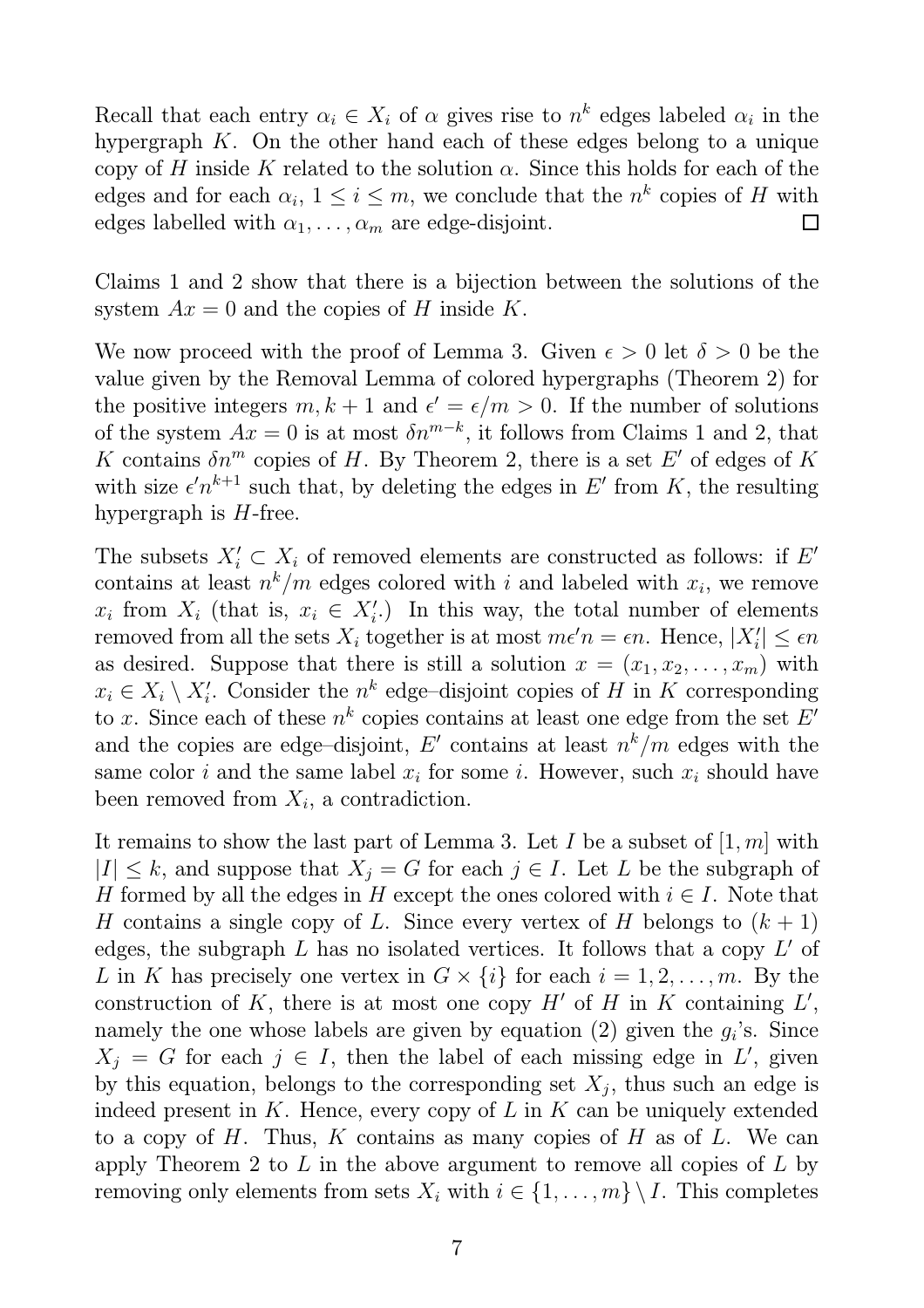the proof.

The condition  $m \geq k+2$  in the hypothesis of Lemma 3 has been used in the proof for the construction of the hypergraphs associated to the linear system. However, this condition is not restrictive for the proof of Theorem 1; in the remaining cases (when m is k or  $k + 1$ ), we apply the following lemma:

**Lemma 4.** Let  $A = (I_k | B)$  be a  $(k \times m)$  integer matrix. If  $m = \{k, k+1\}$ then the statement of Theorem 1 holds for A.

*Proof.* For  $m = k$  the system has a unique solution and there is nothing to prove. Suppose that  $m = k + 1$ . Then, for each element  $\alpha \in X_{k+1}$  there is at most one solution to the system  $Ax = b$  with last coordinate  $x_{k+1} = \alpha$ . Let  $X'_{k+1}$  be the set of elements  $\alpha \in X_{k+1}$  such that  $x_{k+1} = \alpha$  is the last coordinate of some solution x. Since there are at most  $\delta n$  solutions we have  $|X'_{k+1}| \leq \delta n$  and we are done by removing the set  $X'_{k+1}$ . Thus the statement of Theorem 1 holds with  $\delta = \epsilon$ .  $\Box$ 

# 3 A reduction Lemma

In this section we prove some technical lemmas that will allow us to derive Theorem 1 from Lemma 3 via a series of transformations to the given linear system.

Recall that the adjugate matrix of  $L$ , denoted by  $adj(L)$ , is the matrix  $C$ with  $C_{i,j} = (-1)^{i+j} M_{j,i}(L)$ , where  $M_{j,i}(L)$  is the determinant of the matrix L with the row  $j$  and the column  $i$  deleted.

Throughout the section G denotes an Abelian finite group of order n. For an integer a coprime with the order n of G the map  $g \mapsto ag$  is an automorphism of the group. We will also denote by a this automorphism and by  $a^{-1}$  its inverse. Observe that if an  $(r \times r)$  integer matrix L has determinant  $a =$ det L coprime with n then the action  $x \mapsto Lx$  of L on  $G<sup>r</sup>$  is invertible with  $L^{-1}x = a^{-1}(\text{adj}(L)x)$ . Thus the linear system  $Lx = b$  has the unique solution  $x = L^{-1}b$ . By abuse of notation, in what follows we write  $L^{-1}b$  and, for a matrix M with appropiate dimensions,  $L^{-1}M$ , in the sense that division by a means the action of the automorphism  $a^{-1}$ .

We let A denote a  $(k \times m)$  integer matrix such that its k-th determinantal  $d_k(A)$  satisfies  $gcd(d_k(A), n) = 1$ . Let  $b \in G^k$  and let  $\mathcal{X} = X_1 \times X_2 \times \cdots \times$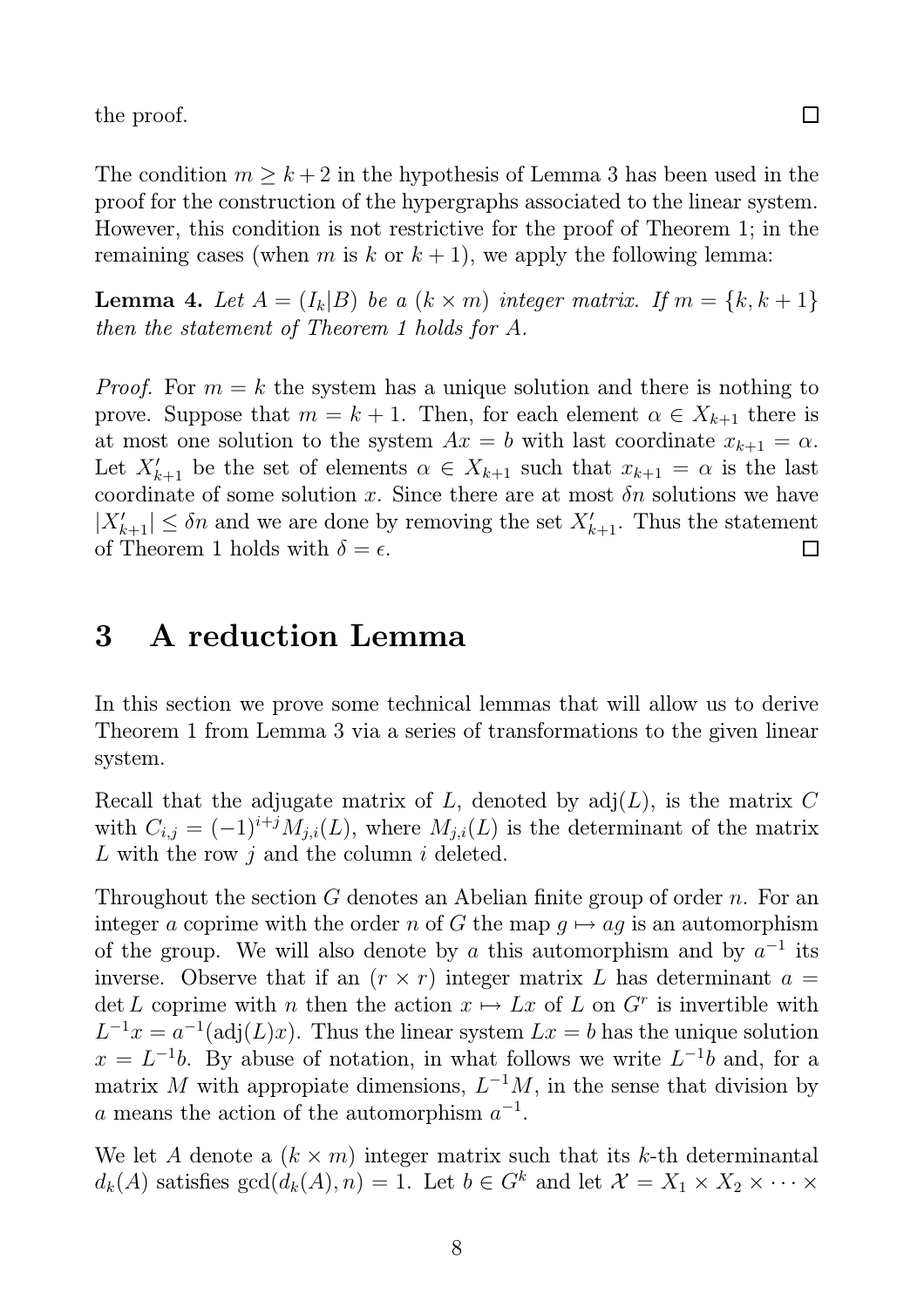$X_m$  be an m-tuple of subsets of G. We say that the triple  $\{A, b, \mathcal{X}\}\$ is a restricted system. A solution of the restricted system  $\{A, b, \mathcal{X}\}\$ is a vector  $x = (x_1, ..., x_m) \in G^m$  such that  $Ax = b$  and  $x_i \in X_i$ ,  $i = 1, 2, ..., m$ .

A restricted system  $\{A', b', Y\}$ , where A' is a  $(k' \times m')$  integer matrix and  $\mathcal{Y} = Y_1 \times Y_2 \times \cdots \times Y_{m'}$ , is an extension of  $\{A, b, \mathcal{X}\}\$ if the following two conditions hold:

- E1:  $k' \ge k$ ,  $m' \ge m$ ,  $m' k' = m k$ , and
- E2: There is a subset  $I_0 \subset [1, m']$  with cardinality  $|I_0| = m$  a bijection  $\sigma: I_0 \to [1, m]$  and maps  $\phi_i: Y_i \to X_{\sigma(i)}$  such that the map  $\phi: \mathcal{Y} \to \mathcal{X}$ with  $(\phi(y))_i = \phi_{\sigma^{-1}(i)}(y_{\sigma^{-1}(i)})$  induces a bijection between the set of solutions of  $\{A', b', \mathcal{Y}\}$  and the set of solutions of  $\{A, b, \mathcal{X}\}$ . Moreover, for each  $i \in [1, m'] \setminus I_0$ , we have  $Y_i = G$ .

Thus, an extension  $\{A', b', \mathcal{Y}\}\$  of  $\{A, b, \mathcal{X}\}\$  has the same number of solutions and one can define a map  $\phi$  such that, if  $\{A', b', \mathcal{Y} \setminus \mathcal{Y}'\}$  has no solutions, then  $\{A, b, \mathcal{X} \setminus \phi(\mathcal{Y}')\}$  has no solutions either (here  $\mathcal{Y} \setminus \mathcal{Y}'$  stands for  $\prod_{i=1}^{m'} Y_i \setminus Y'_i$ i and  $\mathcal{X} \setminus \phi(\mathcal{Y}')$  refers to  $\prod_{i=1}^m X_i \setminus \phi_{\sigma^{-1}(i)}(Y'_{\sigma})$  $\binom{7}{\sigma^{-1}(i)}$ .

When  $\{A', b', Y\}$  is an extension of  $\{A, b, \mathcal{X}\}\$  with  $k = k'$ , any bijection for  $\sigma$ , and the  $\phi_i$ 's are bijective for each i, we say that the two systems are equivalent.

The purpose of this section is to show that any restricted system which fulfills the hypothesis of Theorem 1 can be extended to an homogeneous one with a circular unimodular matrix. This will lead to a proof of Theorem 1 from Lemma 3.

We first show that the matrix A can be enlarged to an integer square matrix M of order m such that  $\det(M) = d_k(A)$ . The following Lemma uses the ideas of Zhan [14] and Fang [4] to extend partial integral matrices to unimodular ones. We include the proof of the simpler version we need for our purposes.

**Lemma 5** (Matrix extension). Let M be an  $r \times s$  integer matrix,  $s \geq r$ . Let  $d_M$  denote the greatest common divisor of the determinants of the  $\binom{s}{r}$  $_{r}^{s})$  square  $(r \times r)$  submatrices of M.

There is an  $s \times s$  integer matrix  $\overline{M}$  such that

- (i)  $\overline{M}$  contains M in its r first rows, and
- (ii) det $(\overline{M}) = d_M$ .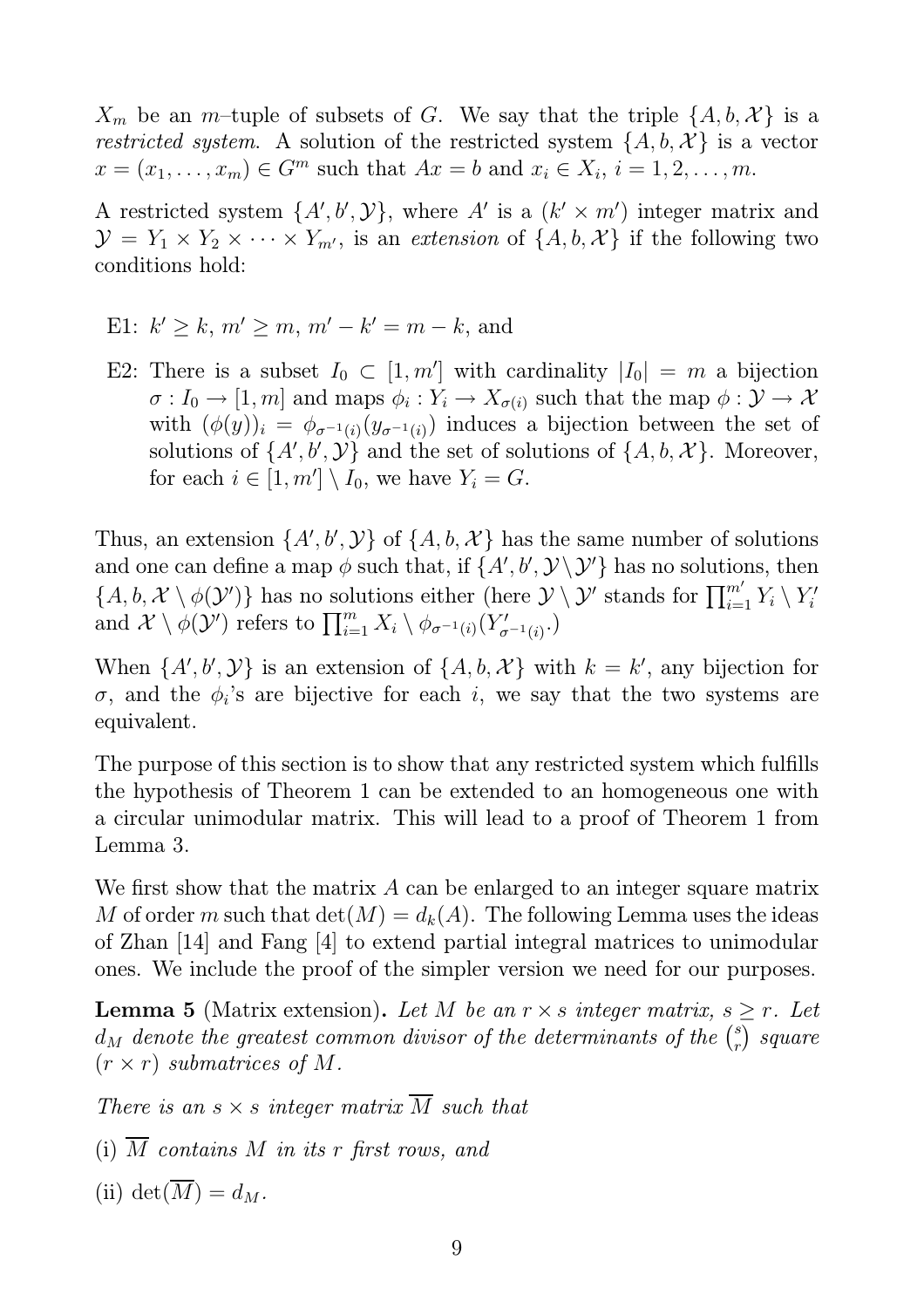*Proof.* Let  $S = U^{-1}MV^{-1}$  be the Smith normal form of M, where U and V are unimodular matrices. We have  $S = (D|0)$ , where D is an  $(r \times r)$  diagonal integer matrix with  $|\det(D)| = |d_M|$  and 0 is an all–zero  $(r \times (s-r))$  matrix.

Recall that U and V are the row and column operations respectively which transform M into S. Observe that the row operations do not modify the value of the determinant of any  $(r \times r)$  square submatrix of M. The column operations may modify individual determinants but do not change the value of  $d_M$ .

Let  $\overline{S}$  be the matrix:

$$
\overline{S} = \begin{pmatrix} D & 0 \\ 0 & I_{s-r} \end{pmatrix},
$$

where  $I_k$  denotes the identity matrix of order k. We have  $\det(\overline{S}) = \det(D) =$  $d_M$ .

Then, if we let  $\overline{V} = V$  and

$$
\overline{U} = \begin{pmatrix} U & 0 \\ 0 & I_{s-r} \end{pmatrix},
$$

we obtain the matrix

$$
\overline{M} = \overline{U} \ \overline{S} \ \overline{V}
$$

which clearly (i) contains  $M$  as a submatrix in its first  $r$  rows, and (ii)  $\det(\overline{M}) = \det(\overline{S}) = d_M$ , since  $\overline{U}$  and  $\overline{V}$  are still unimodular.  $\Box$ 

We say that the restricted system  $\{A, b, \mathcal{X}\}\$ is thin if the set of solutions is a subset of  $X_1 \times \cdots \times X_{i-1} \times \{\gamma_j\} \times X_{i+1} \times \cdots \times X_m$ , for some j and  $\gamma_j \in X_j$ . Note that the statement of Theorem 1 is obvious if the system is thin since it suffices to delete the element  $\gamma_i$  to remove all solutions. Thus there is no loss of generality in assuming that our restricted system is not thin.

**Lemma 6.** The restricted system  $\{A, b, \mathcal{X}\}\$ is either thin or it has an extension  $\{A', b', Y\}$  such that

- (i)  $k' = m$  and  $m' = 2m k;$
- (ii) the matrix A' has the form  $A' = (I_{k'}|B)$ ;
- (iii)  $b' = 0$ ;

(iv)  $gcd(B_i) = 1$ , where  $B_i$  denotes the *i*-row of the submatrix B and

(v)  $\max_{i,j} \{|A'_{i,j}|\}$  depends on the entries of A but not on the group G.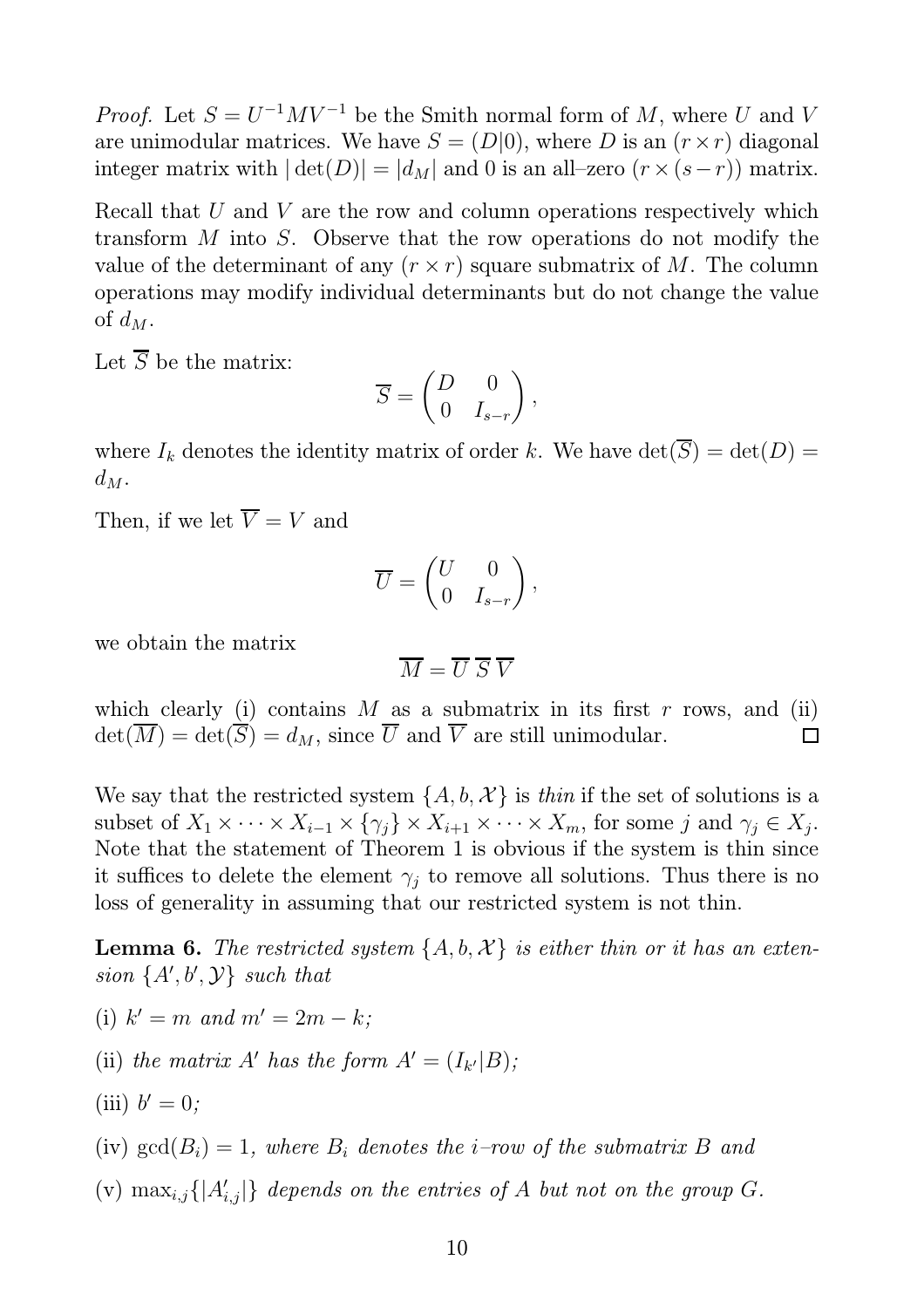(vi) the sets restricting variables corresponding to the columns of B in  $\mathcal Y$  are equal to the whole group G.

*Proof.* By using Lemma 5 we extend the matrix A into an  $m \times m$  square matrix

$$
M = \left(\begin{array}{c} A \\ E \end{array}\right)
$$

with determinant  $det(M) = d_k(A)$ . We complete the square matrix M to the  $m \times (2m - k)$  matrix

$$
M' = \begin{pmatrix} A & 0 \\ E & I_{m-k} \end{pmatrix} = (M|B').
$$

We now consider the restricted system  $\{M', b', \mathcal{X}'\}$  where  $b' = (b, 0)$  is obtained from b by adding zeros in the last  $m - k$  coordinates and

$$
X'_{i} = \begin{cases} X_{i}, & 1 \le i \le m; \\ G, & m+1 \le i \le 2m - k. \end{cases}
$$

By letting  $I_0 = [1, m]$  and  $\sigma$  and  $\phi_i$  be the identity maps we see that y is a solution of  $\{M', b', \mathcal{X}'\}$  if and only if  $x = \phi(y')$  is a solution of  $\{A, b, \mathcal{X}\},$ where  $y' = (y_i : i \in I_0)$ . Therefore  $\{M', b', \mathcal{X}'\}$  is an extension of the original system.

Let  $U = adj(M)$  denote the adjugate of M. Since  $a = d_k(A)$  is relatively prime with n, we get an equivalent restricted system  $\{M'', b'', \mathcal{X}'\}$  by setting

$$
M'' = (UM|UB') = (a \cdot I_m|UB'), b'' = Ub''
$$

and, by replacing each  $X'_i$ , for  $i \in [1, m]$ , by  $\bar{X}''_i = a^{-1} X'_i$  and  $\bar{X}''_i = X'_i$ , for  $i \in [m+1, 2m-k],$  we get a an equivalent system of the form  $\{(I_m|\tilde{B}''), b'', \tilde{\mathcal{X}}''\}$ where  $B'' = UB'$ . The system is equivalent since the matrix U is invertible in G.

At this point we can erase the independent vector b by letting  $X_i'' = \overline{X_i}'' - b_i''$ i for  $i = 1, \ldots, m$  and leaving the other sets untouched. The solutions of the homogeneous system  $(I_m | B'')x = 0$  with  $x_i \in X''_i$  are in bijective correspondence with the solutions of  $M''x = b''$  with  $x_i \in X''_i$ . So  $\{(I_m|B''), 0, \mathcal{X}^N\}$  is a system equivalent to  $\{(I_m|B''), b'', \bar{X}''\}$ , which fulfills conditions (i)-(iii) of the Lemma.

We observe that, if  $B''_j = 0$  for some j, then the j-th equation implies  $x_j = 0$ . Thus, the solution set of  $\{(I_m|B''), b'', \bar{X}''\}$  is inside  $X_1'' \times \cdots \times X_{j-1}'' \times \{0\} \times$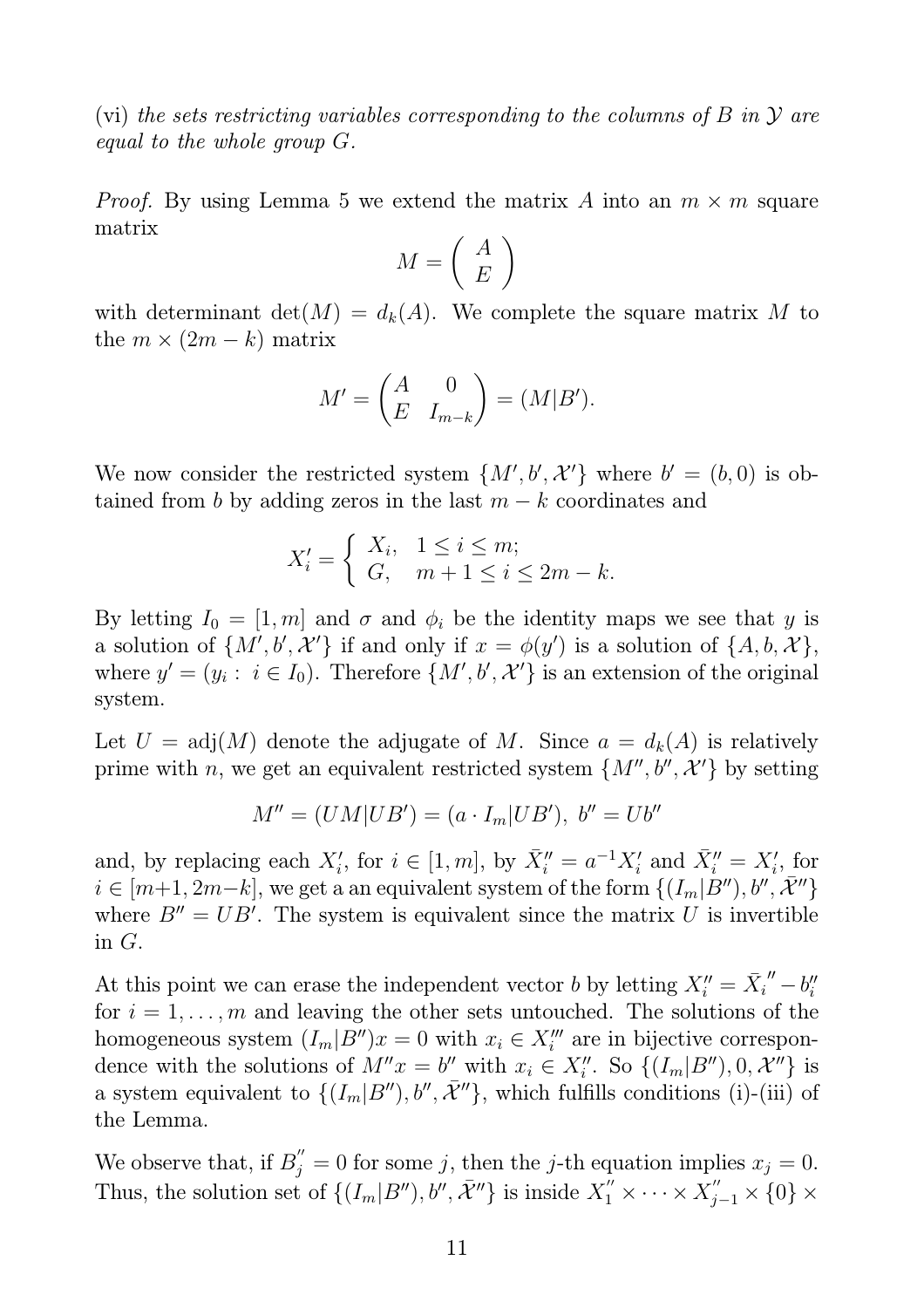$X''_{j+1} \times \cdots \times X''_{m'}$ , which implies that the solution set for the original system is inside  $X_1 \times \cdots \times X_{j'-1} \times \{\gamma_{j'}\} \times X_{j'+1} \times \cdots \times X_m$ , for some  $\gamma_{j'} \in X_{j'}$ . Thus, if  $B_j^{''}=0$ , then the system is thin. Therefore we can assume that all the rows in  $B''$  are non-zero.

Suppose that  $gcd(B_i'') = s > 1$ , where  $B_i''$  denotes the *i*-th row of  $B''$ . Then the *i*-th coordinate  $y_i, i \in [1, m]$ , of a solution of  $(I_m|B'')y = 0$  belongs to the subgroup  $s \cdot G$  of G. Thus we may assume that  $X''_i \subset s \cdot G$ . Let  $Y_i = s^{-1}(X''_i)$ , where now  $s^{-1}$  denotes the preimage of the canonical projection  $s: G \to s \cdot G$ defined by  $s(g) = sg$ , and divide the entries of the *i*-row  $B''_i$  by *s*. In this way we obtain an extension of  $\{(I_m|B''), 0, \mathcal{X}''\}$  where the map  $\phi_i: Y_i \to X_i$ ,  $i \in [1, m]$ , is the multiplication by s. By repeating the same procedure with each row of B'' we eventually obtain an extension  $\{A', 0, Y\}$  satisfying the conditions (i)-(iv) of the Lemma. Moreover, since all operations performed on A to obtain A′ depend only on the entries of A and not on G, the condition (v) also holds. The condition (vi) is satisfied as we have added the last variables corresponding to the columns in  $B$  and they run over the full group G. This completes the proof.  $\Box$ 

Our final step is to show that, if the restricted system  $\{A, 0, \mathcal{X}\}\,$  where A satisfies the conclusions of Lemma 6, is non–thin, then it admits an extension with a circular unimodular matrix.

**Lemma 7.** Let  $\{A, 0, \mathcal{X}\}\$ be a non-thin restricted system where  $A = (I_k | B)$ and  $gcd(B_i) = 1$  for every row i. There is an extension  $\{A', 0, \mathcal{X'}\}$  with  $k' = k'(A)$  depending only on the entries of A such that all matrices formed by k' consecutive columns of A' in the circular ordering are unimodular. Moreover, up to a reordering on the indices j,  $\mathcal{X}' = \mathcal{X} \times \prod_{j=m+1}^{k'+m-k} G$ .

Proof. The stated extension is based on the following construction. Let M be a unimodular matrix of order  $m-k$ . By adding to M a row at the bottom of the form  $M_1 + \sum_{i=2} \lambda_i M_i$ , where  $\lambda_i \in \mathbb{Z}$  and  $M_i$  denotes the *i*-th row of M, the last  $(m - k)$  rows of the resulting matrix form a unimodular matrix. By choosing appropriate row operations at each step we may transform M into the identity matrix. By putting each such transformation as a new row at the bottom of M we obtain a matrix of the form

$$
M' = \left(\begin{array}{c} M \\ T \\ I_{m-k} \end{array}\right)
$$

such that every  $(m - k) \times (m - k)$  submatrix of M' formed by consecutive rows is unimodular. The same procedure can be repeated by adding rows to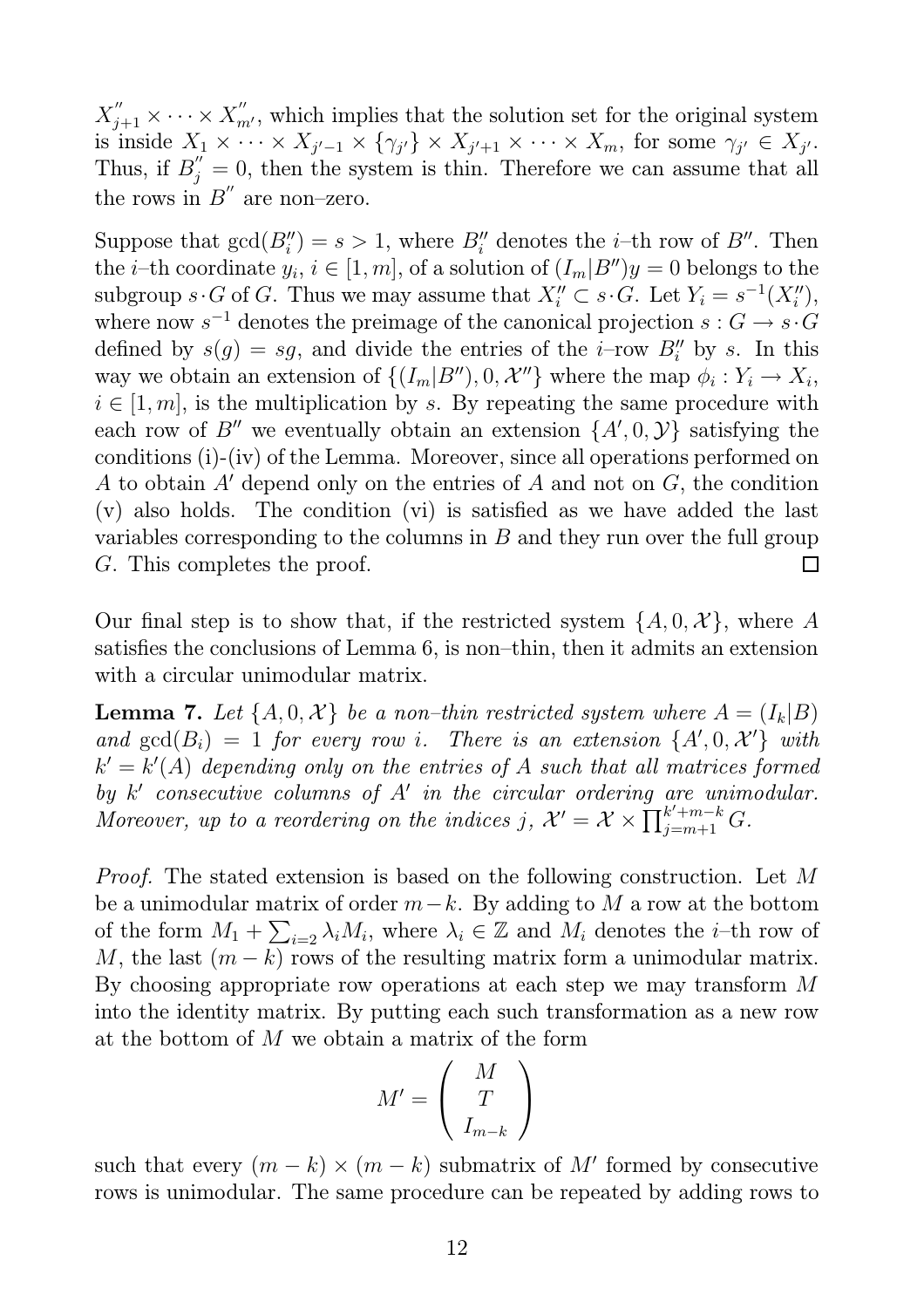the top of  $M$  to obtain a matrix of the form

$$
M'' = \begin{pmatrix} I_{m-k} \\ S \\ M \\ T \\ I_{m-k} \end{pmatrix}
$$

and again every  $(m - k) \times (m - k)$  submatrix of M'' formed by consecutive rows is unimodular. Note that the dimensions of S and T depend on the number of row operations needed to transform M into the identity matrix. These operations involve performing an Euclidian algorithm on the entries of M and its number can be upper bounded by five times the logarithm of the largest entry in the matrix.

We apply the above procedure to the matrix  $B$  in the following manner. As each row  $B_i$  of the submatrix B is such that  $gcd(B_i) = 1$ , we can apply Lemma 5 to the row  $B_i$ , by using  $M = B_i$ ,  $r = 1$  with  $s = m - k$ , and obtain a  $(m - k) \times (m - k)$  square matrix  $\overline{B_i}$  with determinant  $\pm 1$ . Thus, by applying the above procedure to each of the resulting matrices  $\overline{B_1}, \ldots, \overline{B_k}$ we may construct the following  $k' \times (m - k)$  rectangular matrix:

$$
B' = \begin{pmatrix} I_{m-k} \\ S_1 \\ \frac{S_1}{B_1} \\ T_1 \\ \frac{S_2}{B_2} \\ \frac{S_2}{B_2} \\ \dots \\ \frac{S_k}{B_k} \\ \frac{S_k}{B_k} \\ T_k \\ \frac{S_k}{B_k} \\ T_k \\ \frac{S_k}{B_k} \\ T_k \\ \frac{S_k}{B_k} \\ \frac{S_k}{B_k} \\ \frac{S_k}{B_k} \\ \frac{S_k}{B_k} \\ \frac{S_k}{B_k} \\ \frac{S_k}{B_k} \\ \frac{S_k}{B_k} \\ \frac{S_k}{B_k} \\ \frac{S_k}{B_k} \\ \frac{S_k}{B_k} \\ \frac{S_k}{B_k} \\ \frac{S_k}{B_k} \\ \frac{S_k}{B_k} \\ \frac{S_k}{B_k} \\ \frac{S_k}{B_k} \\ \frac{S_k}{B_k} \\ \frac{S_k}{B_k} \\ \frac{S_k}{B_k} \\ \frac{S_k}{B_k} \\ \frac{S_k}{B_k} \\ \frac{S_k}{B_k} \\ \frac{S_k}{B_k} \\ \frac{S_k}{B_k} \\ \frac{S_k}{B_k} \\ \frac{S_k}{B_k} \\ \frac{S_k}{B_k} \\ \frac{S_k}{B_k} \\ \frac{S_k}{B_k} \\ \frac{S_k}{B_k} \\ \frac{S_k}{B_k} \\ \frac{S_k}{B_k} \\ \frac{S_k}{B_k} \\ \frac{S_k}{B_k} \\ \frac{S_k}{B_k} \\ \frac{S_k}{B_k} \\ \frac{S_k}{B_k} \\ \frac{S_k}{B_k} \\ \frac{S_k}{B_k} \\ \frac{S_k}{B_k} \\ \frac{S_k}{B_k} \\ \frac{S_k}{B_k} \\ \frac{S_k}{B_k} \\ \frac{S_k}{B_k} \\ \frac{S_k}{B_k} \\ \frac{S_k}{B_k} \\ \frac{S_k}{B_k} \\ \frac{S_k}{B_k} \\ \frac{S_k}{B_k} \\ \frac{S_k}{B_k} \\ \frac{S_k}{B_k} \\ \frac{S_k}{B_k} \\ \frac{S_k}{B_k} \\ \frac{S_k}{B_k} \\ \frac{S_k}{B_k} \\ \frac{S_k}{B_k} \\ \frac{S_k}{B_k} \\ \frac{S_k}{B_k} \\ \frac{S_k}{B_k} \\ \frac{S_k}{B_k} \\ \frac{S_k}{B_k} \\ \frac{S_k}{B_k} \\ \frac{S_k}{B_k} \\ \frac{S_k}{B_k} \\ \frac{S_k}{B_k} \\ \frac{S_k}{B_k
$$

for some  $k'$  depending on  $B$ . Let

$$
A'=(I_{k'}|B').
$$

Observe that every set of  $k'$  consecutive columns in the circular order in  $A'$ form a unimodular matrix. To check this, let  $M(i)$  be the square submatrix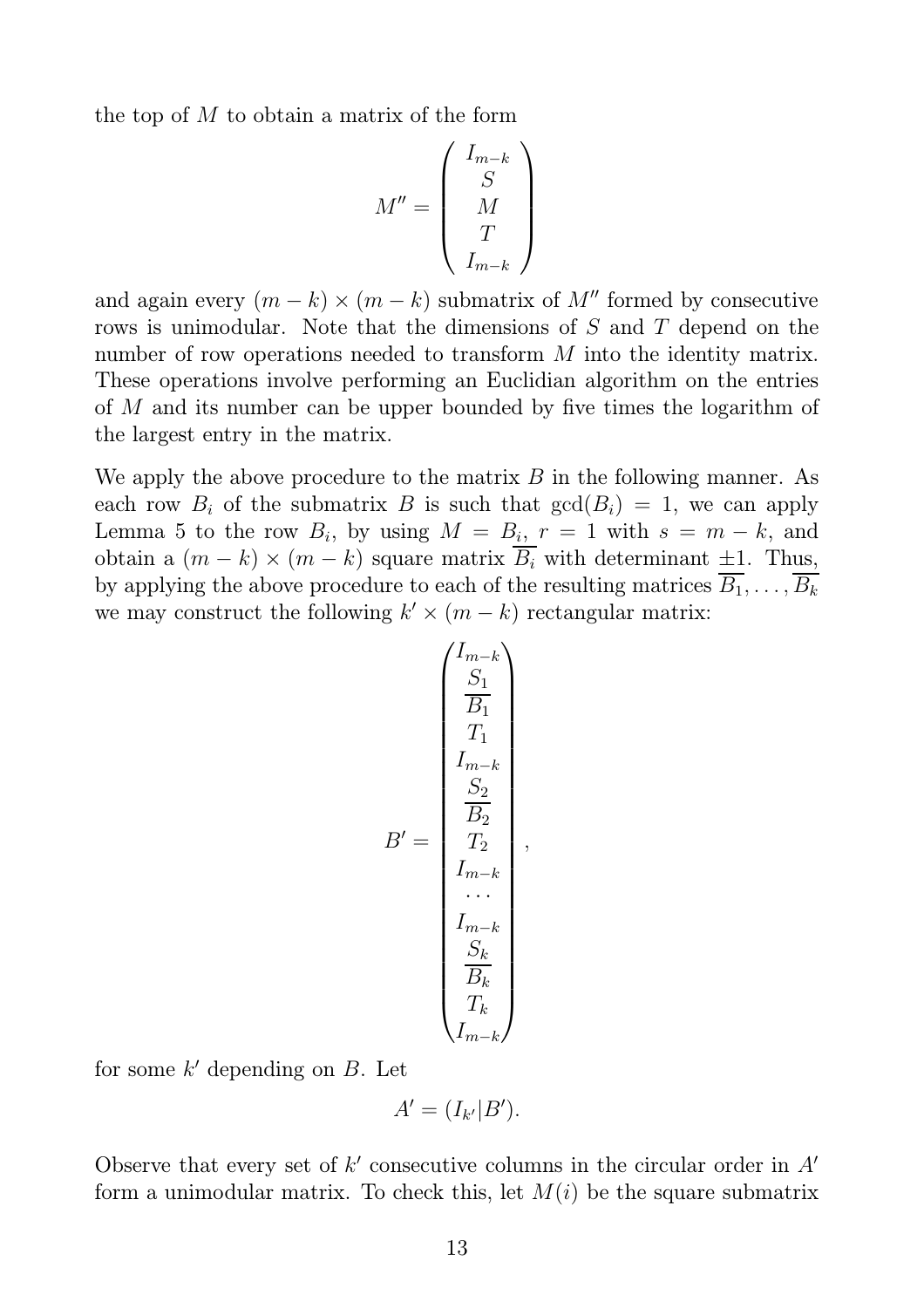formed by  $k'$  consecutive columns of  $A'$  in the circular order starting with the  $i$ -th column.

Since the matrix  $A'$  has the form

$$
A' = \left( I_{k'} \middle| \begin{array}{c} I_{m-k} \\ X \end{array} \right)
$$

for some matrix X, then each matrix  $M(i)$  for  $i = 1, \ldots, m - k$  is a circular permutation of a lower triangular matrix with all ones in the diagonal. Hence  $M(i)$  is unimodular for these values of i.

For the remaining values of i, det  $M(i)$  equals, up to a sign, the determinant of a submatrix of B' formed by  $m-k$  consecutive rows which, by construction, is unimodular. More precisely, det  $M((m - k) + t)$  equals, up to a sign, the determinant of the matrix formed by the rows  $B'_{t+1}, B'_{t+2}, \ldots, B'_{t+(m-k)}$ .

In order to complete the proof of the Lemma we must construct the family  $\mathcal{X}'$  of  $m' = k' + m - k$  sets. Let  $I_0^1 \subset [1, m']$  be the set of subscripts for which the *i*-row of B' corresponds to a row  $\sigma(i)$  of the original matrix B and let  $I_0^2 = [m' - (m - k) + 1, m']$ . Let  $I_0 = I_0^1 \cup I_0^2$ <sup>2</sup><sub>0</sub>. By setting  $X'_i = X_{\sigma(i)}$  for  $i \in I_0^1$  $\sum_{i=0}^{1} X'_{i} = X_{i-m'+m}$  for  $i \in I_0^2$  $X_i^2 = G$  otherwise, we get an extension  $(A', 0, \mathcal{X}')$  of the given restricted system with

$$
\phi: \prod_{i=1}^{k} X'_{\sigma^{-1}(i)} \times \prod_{i=k+1}^{m} X'_{i+m'-m} \to \prod_{i=1}^{k} X_i \times \prod_{i=k+1}^{m} X_i
$$

 $\Box$ 

the identity map. This completes the proof.

Observe that Lemma 6 and Lemma 7 can be concatenated to obtain a single, coherent, extension. The variables added in Lemma 6, that run over the whole group  $G$ , will also be moving over  $G$  after the second extension provided by Lemma 7. We summarize the results of this Section in the following Proposition.

**Proposition 8.** Let G be an abelian group of order n. Let  $\{A, b, \mathcal{X}\}\$ , where A is an integer  $(k \times m)$  matrix, be a non-thin restricted system with  $gcd(d_k(A), n)$ equal to 1. There is an extension  $\{A', b', \mathcal{X'}\}$  of  $\{A, b, \mathcal{X}\}$  with  $k' = k'(A)$ such that A' is of the form  $A' = (I_{k'}|B)$ ,  $b' = 0$  and every k' consecutive columns of  $A'$  form a unimodular matrix.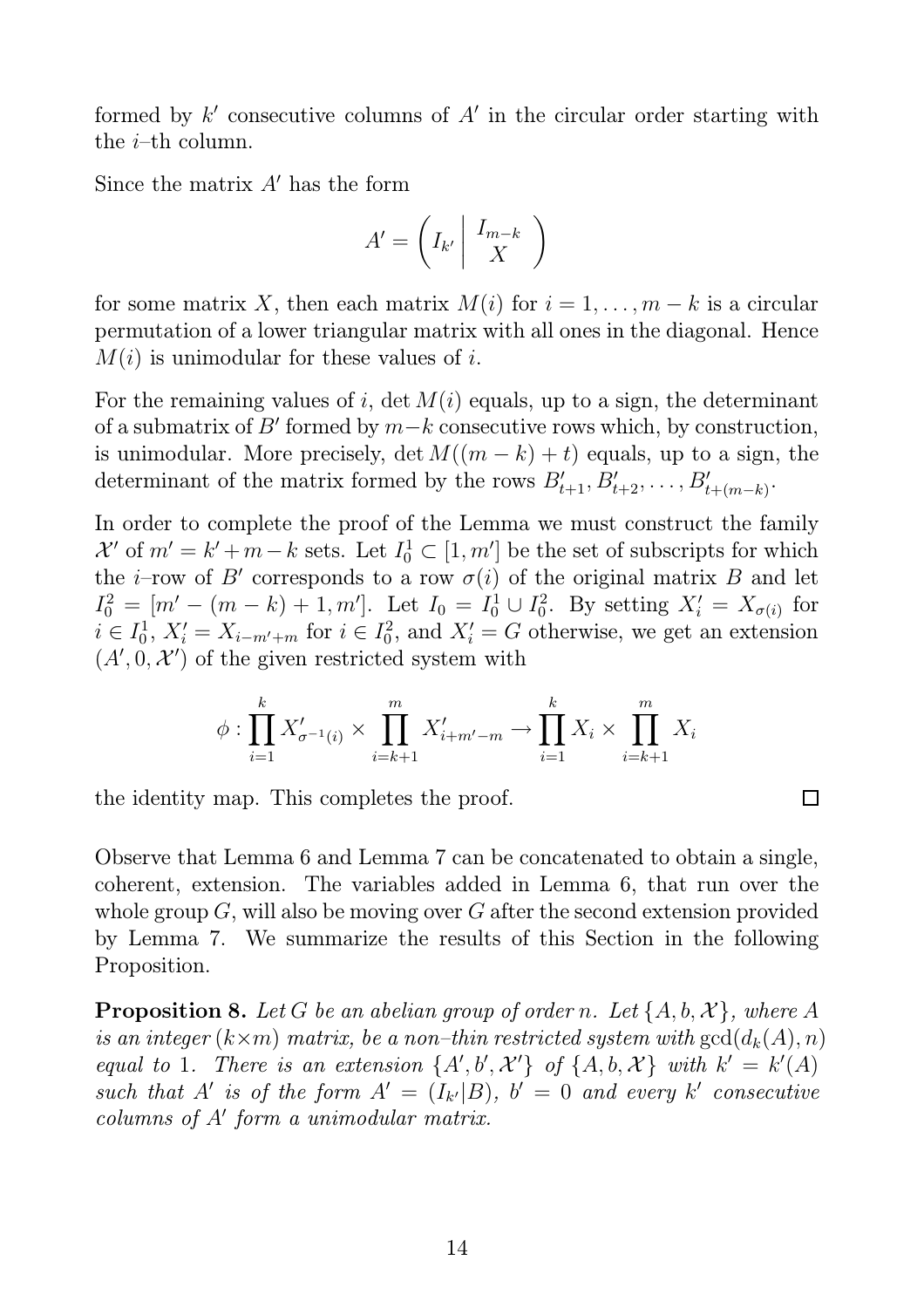### 4 Proof of Theorem 1

We complete here the proof of Theorem 1. We assume that the system is not thin, otherwise, the result holds by deleting just one element of one set.

By Lemma 4 we may assume that  $m' - k' \geq 2$ . Let  $\epsilon > 0$  and an integer  $(k \times m)$  matrix A be given. Let G be an Abelian group of order n coprime with  $d_k(A)$ , and let  $\{A, b, \mathcal{X}\}\$ be a restricted system in G. It follows from Proposition 8 that there is an extension  $\{A', 0, \mathcal{X'}\}$  of  $\{A, b, \mathcal{X}\}$  such that A' is a circular unimodular matrix of dimension  $(k' \times m')$  with  $m' - k' = m - k$ and  $k' = k'(A)$ . Moreover there is a subset  $I_0 \subset [1, m']$  with cardinality m, a bijection  $\sigma: I_0 \to [1, m]$  and maps  $\phi_i: X'_i \to X_{\sigma(i)}$ ,  $1 \leq i \leq m$  such that the  $\text{map} \,\, \phi: \mathcal{X}' \to \mathcal{X} \,\, \text{with} \,\, (\phi(x'))_i = \phi_{\sigma^{-1}(i)}(x'_i)$  $\mathcal{L}_{\sigma^{-1}(i)}$ ) induces a bijection between the set of solutions of  $\{A', 0, \mathcal{X'}\}$  and the set of solutions of  $\{A, b, \mathcal{X}\}$ . In addition,  $I = [1, m'] \setminus I_0$  has cardinality less than k' and  $X'_i = G$  for each  $i \in I$ .

We apply Lemma 3 to the extension  $\{A', 0, \mathcal{X'}\}$  to obtain a set  $\overline{\mathcal{X}}'$  with  $|\bar{X}'_i| < \epsilon n$  for all  $i \in [1, m']$  such that  $\{A', 0, \mathcal{X}' \setminus \bar{\mathcal{X}}'\}$  has no solution. We use the last part of Lemma 3 to ensure that  $\bar{\mathcal{X}}'$  can be chosen in such a way that  $\bar{X}'_i = \emptyset$  for each  $i \in I = [1, m'] \setminus I_0$ . This shows that  $\{A, b, \mathcal{X} \setminus \phi(\bar{\mathcal{X}'})\}$  is solution free and  $|(\phi(\bar{\mathcal{X}}'))_i| < \epsilon n$  for  $i \in [1, m]$ . This completes the proof of Theorem 1.

# References

- [1] Tim Austin and Terence Tao. On the testability and repair of hereditary hypergraph properties. Random Structures Algorithms, to appear.
- [2] Pablo Candela. On systems of linear equations and uniform hypergraphs. manuscript, 2008.
- [3] Gabor Elek and Balázs Szegedy. Limits of hypergraphs, removal and regularity lemmas. a non-standard approach. arXiv:0705.2179, 05 2007.
- [4] Maozhong Fang. On the completion of a partial integral matrix to a unimodular matrix. Linear Algebra Appl., 422(1):291–294, 2007.
- [5] William Timothy Gowers. Hypergraph regularity and the multidimensional Szemerédi theorem. Ann. of Math. (2), 166(3):897–946, 2007.